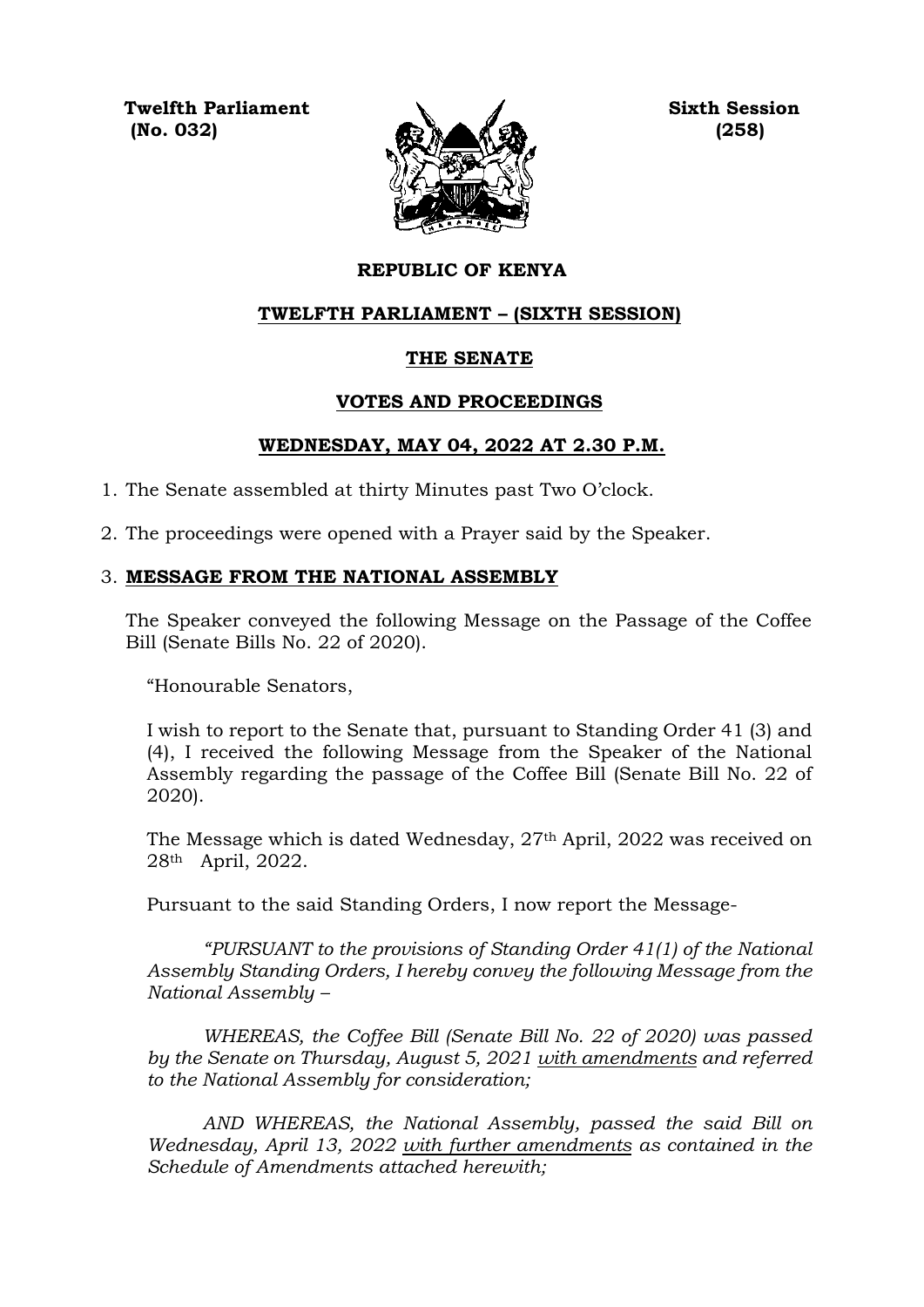*NOW THEREFORE, in accordance with the provisions of Article 110 of the Constitution and Standing Orders 41(1) and 144 of the National Assembly Standing Orders, I hereby convey the said decision of the National Assembly to the Senate."*

Honourable Senators,

Pursuant to the provisions of Article 110(4) of the Constitution and the Senate Standing Orders 41(6)(c) and 159, I hereby direct that the Schedule of National Assembly amendments be duly circulated to all Senators. I further direct that the Standing Committee on Agriculture, Livestock and Fisheries consider the said amendments and report as soon as practically possible.

I thank you."

## 4. **PAPERS**

The following papers were laid on the table of the Senate -

- i.) The Annual Report of the Office of the Registrar of Political Parties for the financial year 2020/2021.
- ii.) Report of the Auditor General on the financial statement of Baringo County Assembly (Members) Car Loan Fund for the year ended 30th June, 2016.
- iii.) Report of the Auditor General on the financial statement of Baringo County Assembly (Members) Car Loan Fund for the year ended 30th June, 2017.
- iv.) Report of the Auditor General on the financial statement of Baringo County Assembly Members' Car Loan and Mortgage Fund for the year ended 30th June, 2019.
- v.) Report of the Auditor General on the financial statement of Nakuru County Executive Car and Mortgage Staff Scheme Fund for the year ended 30th June, 2019.

*(The Deputy Senate Majority Whip)*

## 5. **STATEMENTS PURSUANT TO STANDING ORDER 51 (1) (b)**

- (i) The Vice-chairperson, Standing Committee on Agriculture, Livestock and Fisheries, made a statement on the activities of the Committee for the period 1st January to 31st March, 2022.
- (ii) Nominated Senator (Sen. Ngugi Githua, MP), a Member of the Standing Committee on Devolution and Intergovernmental Relations, made a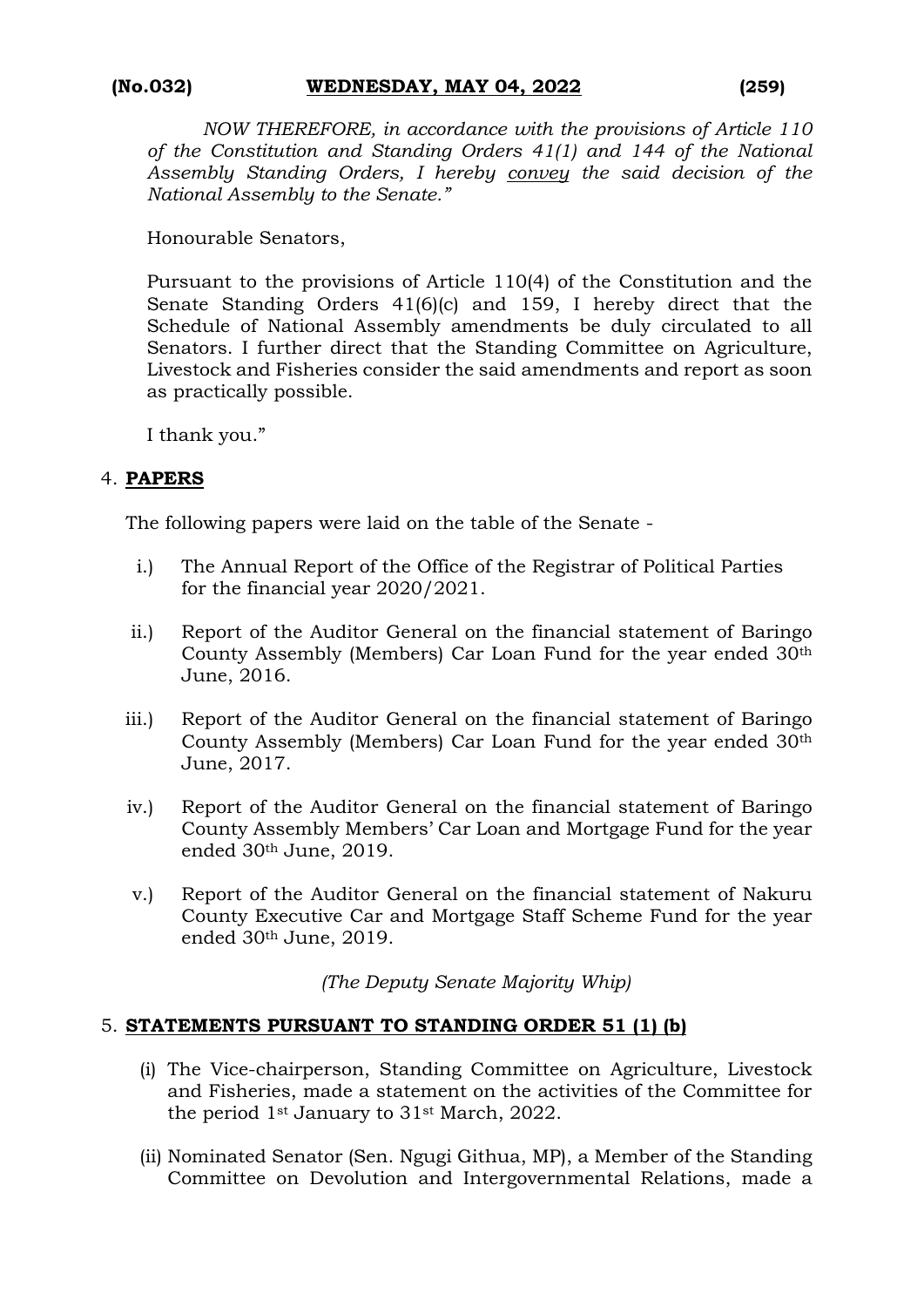statement on the activities of the Committee for the period 1st January to 31st March, 2022, on behalf of the Chairperson.

## 6. **THE LANDLORD AND TENANT BILL (NATIONAL ASSEMBLY BILLS NO. 3 OF 2021)**

(The Senate Majority Leader)

*(Second Reading)*

## *(Resumption of debate interrupted on Wednesday, 23rd February, 2022- Morning Sitting)*

## *(Division)*

Order deferred.

# 7. **THE PERSONS WITH DISABILITIES (AMENDMENT) BILL (SENATE BILLS NO. 29 OF 2020)**

(Sen. Aaron Cheruiyot, MP and Sen. (Dr) Isaac Mwaura, MP)

*(Second Reading)*

# *(Resumption of debate interrupted on Thursday, 10th March, 2022)*

## *(Division)*

Order deferred.

# 8. **THE ELECTION CAMPAIGN FINANCING (AMENDMENT) BILL (SENATE BILLS NO. 51 OF 2021)**

(Sen. Ledama Olekina, MP)

*(Second Reading)*

# *(Resumption of debate interrupted on Wednesday, 23rd March, 2022)*

# *(Division)*

Order deferred.

# 9. **THE EMPLOYMENT (AMENDMENT) BILL (SENATE BILLS NO. 54 OF 2021)**

(Sen. Samson Cherarkey, MP)

*(Second Reading)*

# *(Resumption of debate interrupted on Wednesday, 30th March, 2022)*

*(Division)*

Order deferred.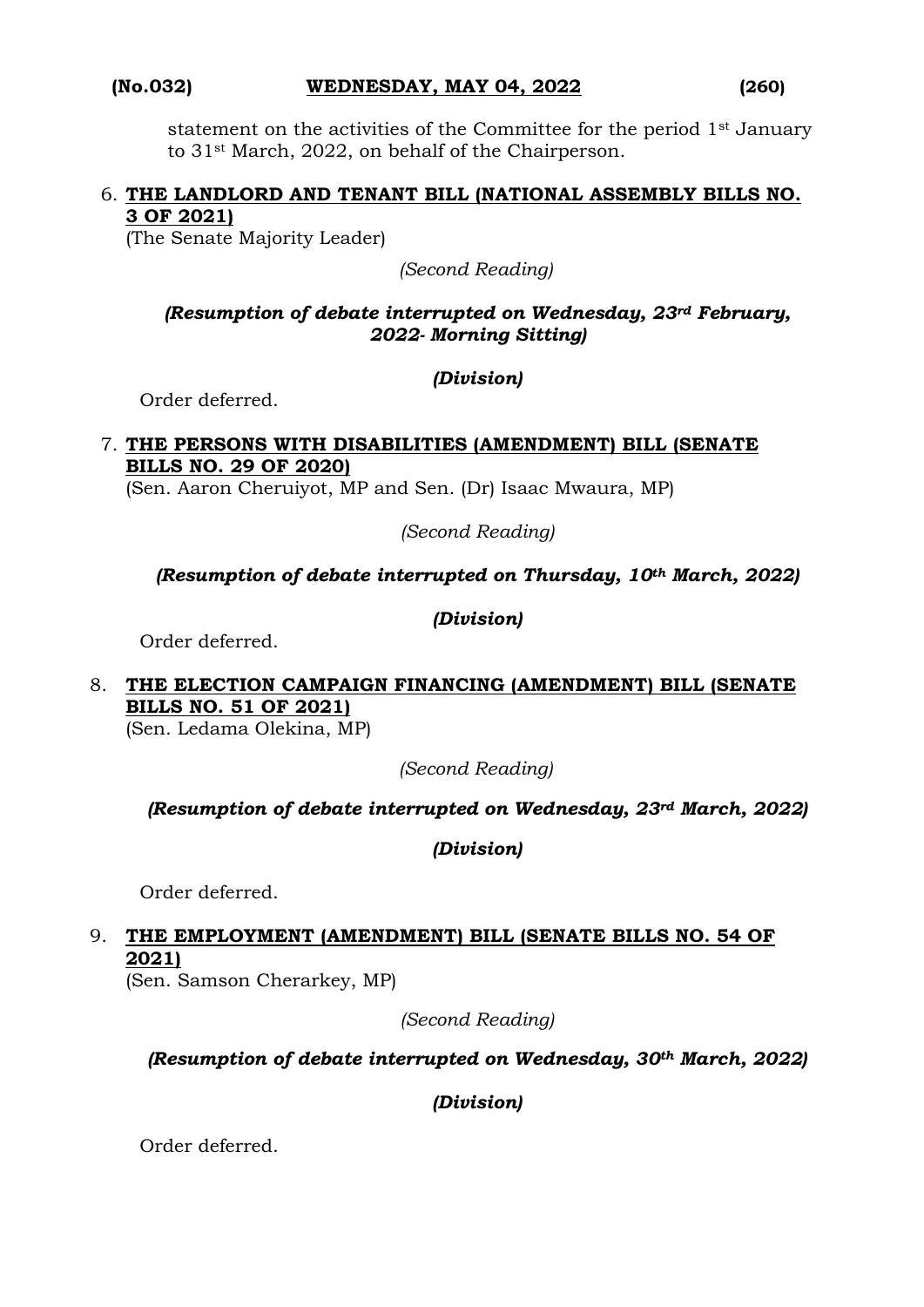## **(No.032) WEDNESDAY, MAY 04, 2022 (261)**

#### 10. **THE COTTON INDUSTRY DEVELOPMENT BILL (SENATE BILLS NO. 55 OF 2021)**

(The Chairperson, Standing Committee on Agriculture, Livestock and Fisheries)

*(Second Reading)*

## *(Resumption of debate interrupted on Thursday, 31st March, 2022)*

## *(Division)*

Order deferred.

11. **THE SUGAR BILL (NATIONAL ASSEMBLY BILLS NO. 68 OF 2019)** (The Senate Majority Leader)

> *(Second Reading) (Resumption of debate interrupted on Thursday, 7th April, 2022) (Division)*

Order deferred.

12. **THE PUBLIC PROCUREMENT AND ASSET DISPOSAL (AMENDMENT) BILL (NATIONAL ASSEMBLY BILLS NO. 32 OF 2021)**

(The Senate Majority Leader)

*(Second Reading) (Resumption of debate interrupted on Thursday, 28th April, 2022)* 

## *(Division)*

Order deferred.

## 13. **MOTION - ADOPTION OF REPORTS OF THE SESSIONAL COMMITTEE ON COUNTY PUBLIC ACCOUNTS AND INVESTMENTS ON CONSIDERATION OF THE REPORTS BY THE AUDITOR GENERAL ON THE FINANCIAL STATEMENTS OF VARIOUS COUNTY EXECUTIVES FOR FINANCIAL YEAR 2018/2019**

(Chairperson, Sessional Committee on County Public Accounts and Investments)

THAT, the Senate adopts the Report of the Sessional Committee on County Public Accounts and Investments on consideration of the Reports by the Auditor General on the Financial Statements of the following County Executives for the Financial Year 2018/2019- Embu; Homa-Bay; Kericho; Kilifi; Kirinyaga; Kisii; Kwale; Machakos; Mombasa; Nandi; Baringo; Bomet; Garissa; Kajiado; and West Pokot as contained in Volume 1 of the Report and the following County Executives- Isiolo; Kakamega; Kisumu; Laikipia; Mandera; Marsabit; Nakuru; Narok; Nyandarua; Samburu; Taita Taveta; Trans-Nzoia; Uasin- Gishu; Vihiga; and Wajir, as contained in Volume 2 of the Report , Laid on the Table of the Senate on Thursday 2nd December, 2021.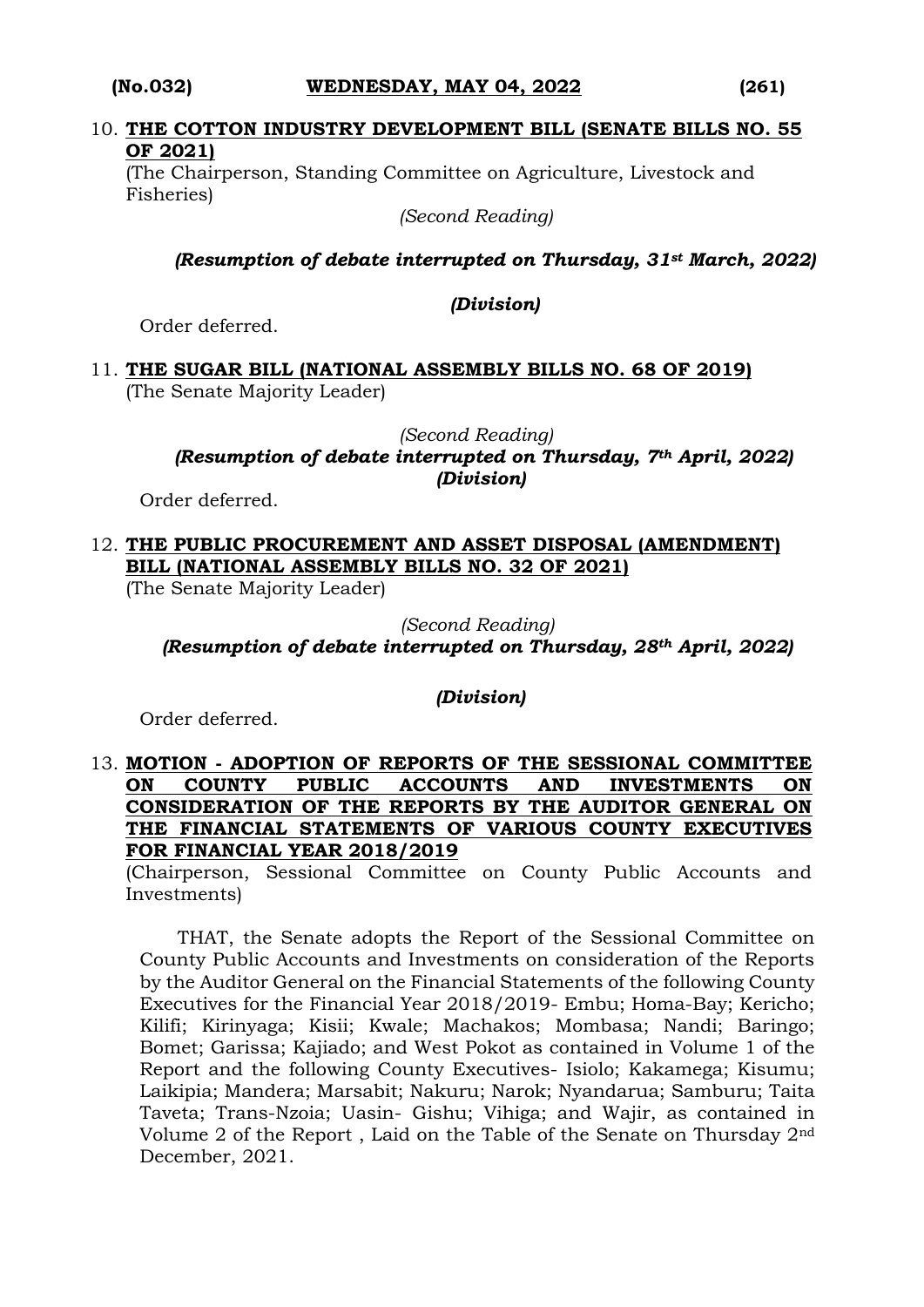*(Resumption of debate interrupted on Tuesday, 8th March, 2022) (Division)*

Order deferred.

# 14. **MOTION - ADOPTION OF THE REPORT OF THE STANDING COMMITTEE ON HEALTH ON THE SPECIAL AUDIT REPORT ON UTILIZATION OF COVID-19 FUNDS BY TWENTY EIGHT (28) COUNTY GOVERNMENTS**

(The Chairperson, Standing Committee on Health)

THAT, the Senate adopts the Report of the Standing Committee on Health on the special audit report on utilization of COVID-19 funds by twenty eight (28) county governments, laid on the Table of the Senate on Wednesday, 9th February, 2022.

# *(Resumption of debate interrupted on Wednesday, 23rd March, 2022)*

*(Division)*

Order deferred.

# 15. **COMMITTEE OF THE WHOLE**

## **THE INTERGOVERNMENTAL RELATIONS (AMENDMENT) BILL (SENATE BILLS NO. 37 OF 2021)**

(The Chairperson, Standing Committee on Devolution and Intergovernmental Relations)

*(Resumption of debate interrupted on Wednesday, 22ndDecember, 2021 – Morning Sitting)*

*(Division)*

Order deferred.

# 16. **COMMITTEE OF THE WHOLE THE LAW OF SUCCESSION (AMENDMENT) BILL, (SENATE BILLS NO. 15 OF 2021)**

(Sen. Abshiro Halake, MP)

*(Resumption of debate interrupted on Wednesday, 2nd March, 2022 – Morning Sitting)*

*(Division)*

Order deferred.

# 17. **COMMITTEE OF THE WHOLE**

**THE PRESERVATION OF HUMAN DIGNITY AND ENFORCEMENT OF ECONOMIC AND SOCIAL RIGHTS BILL (SENATE BILLS NO. 21 OF 2021)** 

(Sen. Abshiro Halake, MP)

*(Resumption of debate interrupted on Wednesday, 2nd March, 2022 – Morning Sitting)* 

*(Division)*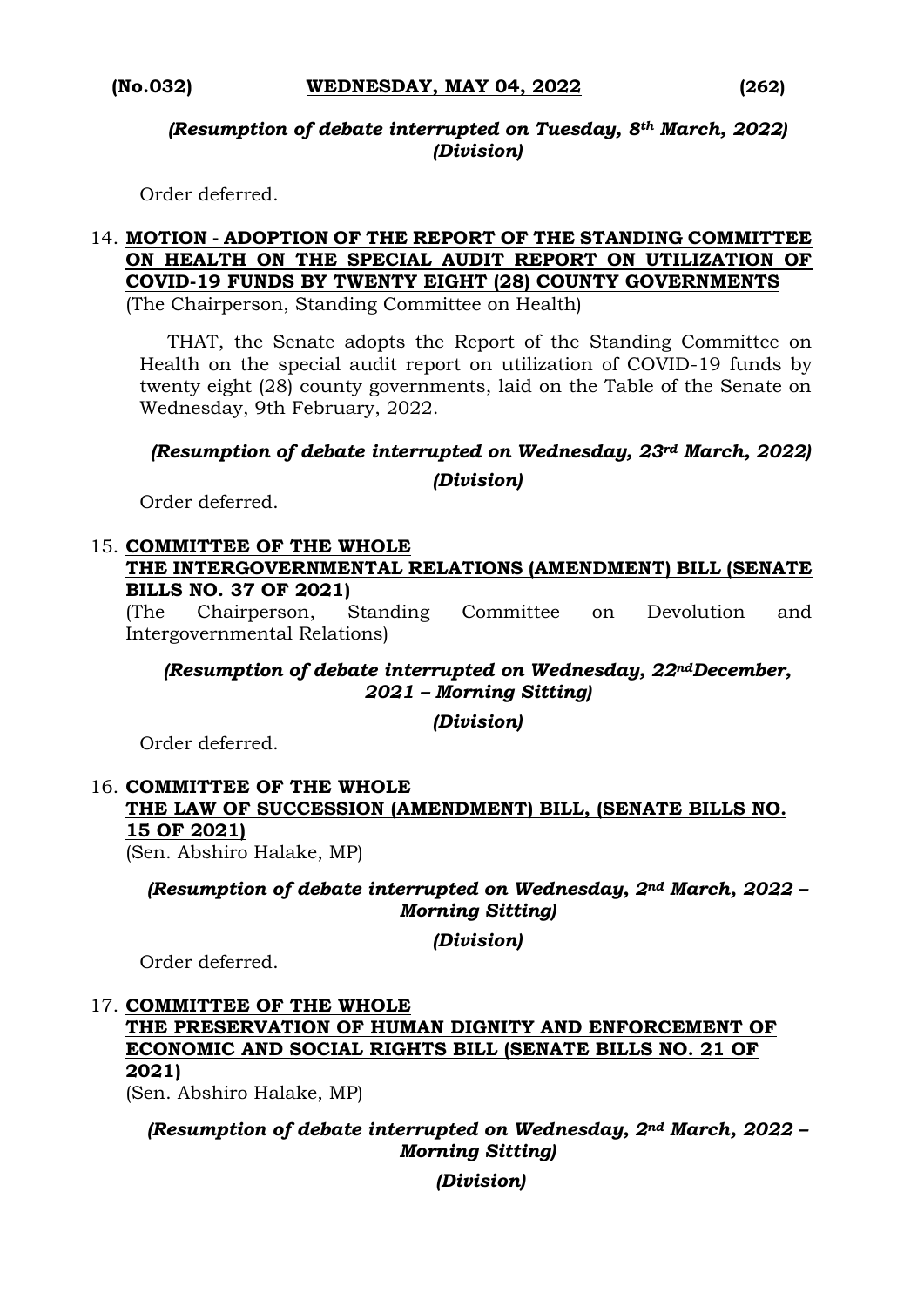Order deferred.

# 18. **COMMITTEE OF THE WHOLE THE LIFESTYLE AUDIT BILL (SENATE BILLS NO. 36 OF 2021)**  (Sen. (CPA). Farhiya Haji, MP)

# *(Resumption of debate interrupted on Tuesday, 1st March, 2022) (Division)*

Order deferred.

# 19. **COMMITTEE OF THE WHOLE THE SPECIAL NEEDS EDUCATION BILL (SENATE BILLS NO. 44 OF 2021)**

(Sen. (Dr.) Getrude Musuruve and Sen. (Prof.) Margaret Kamar, MP)

# *(Resumption of debate interrupted on Wednesday, 2nd March, 2022 – Morning Sitting)*

*(Division)*

Order deferred.

# 20. **COMMITTEE OF THE WHOLE THE MENTAL HEALTH (AMENDMENT) BILL (SENATE BILLS NO. 28 OF 2020)**

(Sen. (Arch.) Sylvia Kasanga, MP)

# *(Consideration of National Assembly Amendments)*

*(Resumption of debate interrupted on Thursday, 7th April, 2022)*

*(Division)*

Order deferred.

# 21. **THE SACCO SOCIETIES (AMENDMENT) BILL (NATIONAL ASSEMBLY BILLS NO. 55 OF 2021)**

(The Senate Majority Leader)

Order read;

Motion made and Question proposed;

THAT, the Sacco Societies (Amendment) Bill (National Assembly Bills No. 55 of 2021) be now read a Second Time.

*(The Senate Majority Leader)*

Debate arising;

And there being no Senator wishing to contribute;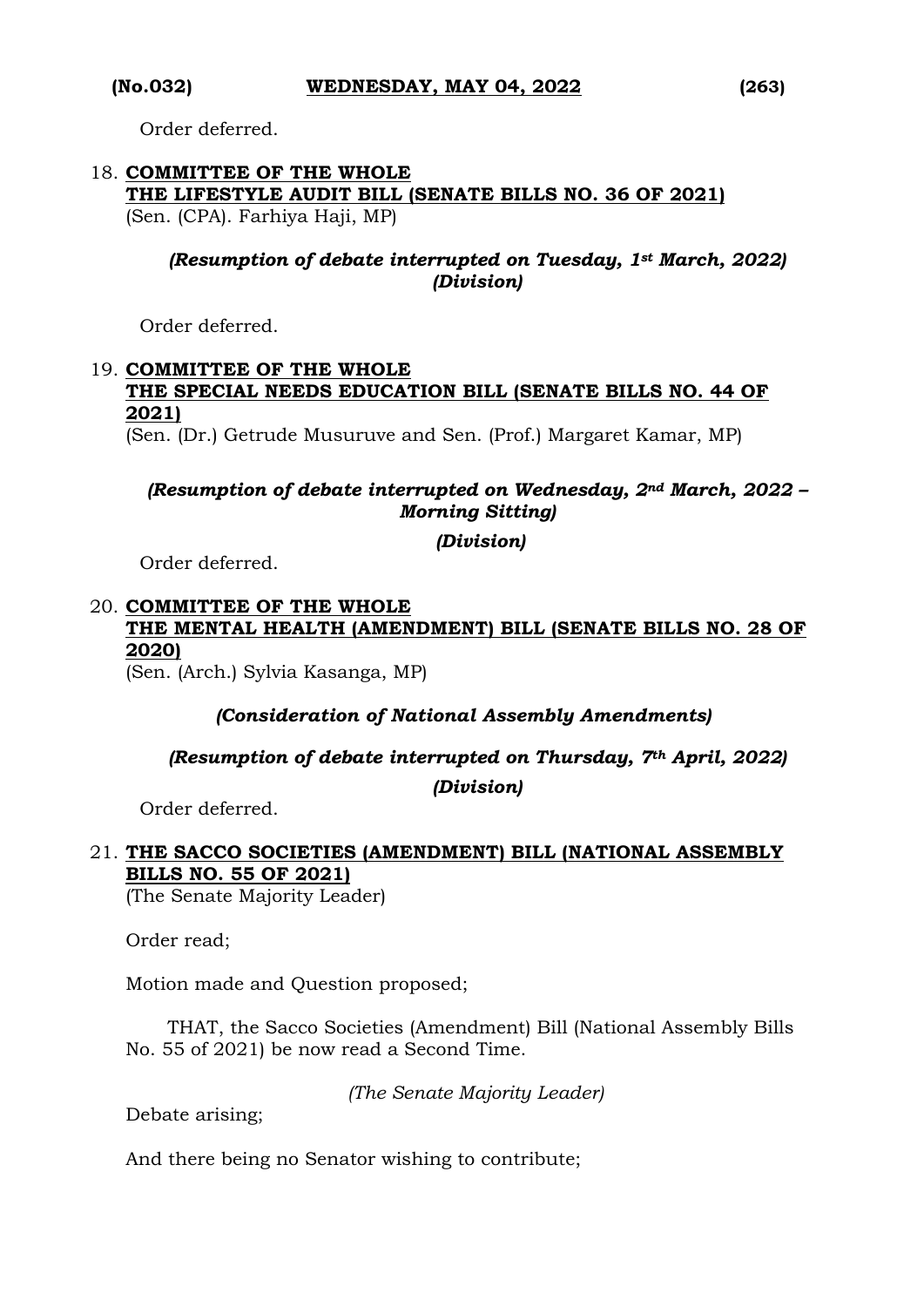Mover replied;

Raising a point of order pursuant to Standing Order 61 (3), the Mover requested the Speaker to defer the putting of the Question to a later date.

And the Speaker acceding to the request, deferred the putting of the Question to the next Sitting of the Senate.

## 22. **COMMITTEE OF THE WHOLE THE ELECTIONS (AMENDMENT) (NO. 3) BILL (SENATE BILLS NO. 48 OF 2021)**

(Sen. (Eng.) Ephraim Maina, MP)

Order deferred.

## 23. **COMMITTEE OF THE WHOLE**

Order for Committee read;

## **IN THE COMMITTEE**

(The Acting Chairperson of Committees (Sen. Judith Pareno, MP) – in the Chair)

# **The Irrigation (Amendment) Bill (National Assembly Bills No. 12 Of 2021)**

Clauses 3 – 16

Motion Made and Question proposed;

THAT, Clauses 3 to 16 be part of the Bill.

*(The Senate Majority Leader)*

Clauses 3 – 16 - vote deferred

New Clause 8A - insertion of New Clause proposed

THAT the Bill be amended by inserting the following new clause immediately after clause 8—

**8A.** Section 14 of the principal Act is amended—

(a) by inserting the following new subsection immediately after subsection  $(2)$  —

(2A) Each county executive committee member shall, in ensuring that the county government fulfils its obligations under subsection  $(1)$  –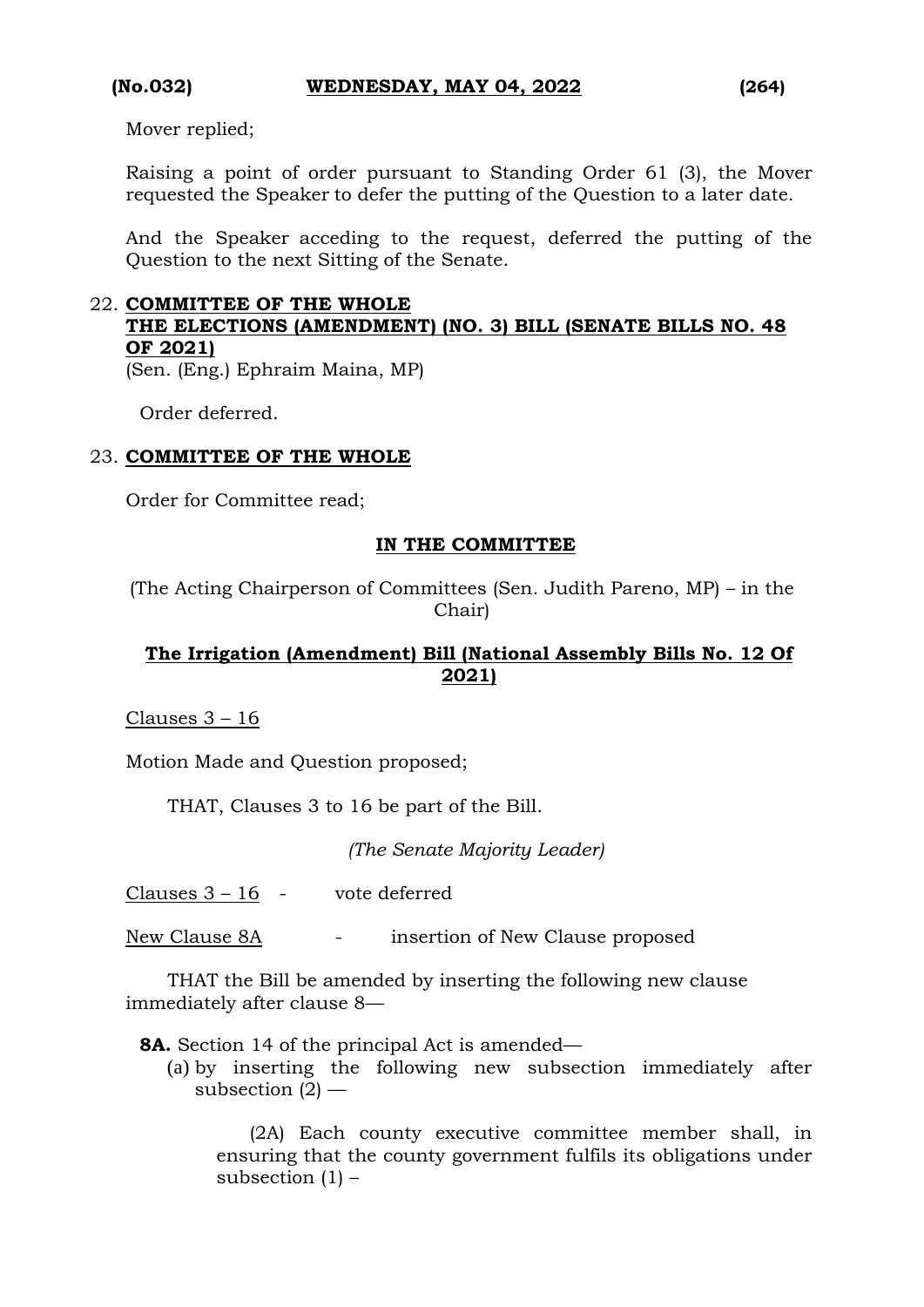- (a) formulate a county irrigation strategy in collaboration with the relevant stake holders, in line with national policies and strategies;
- (b) delineate by notice in the gazette, strategic smallholder irrigation schemes;
- (c) promote the use of efficient irrigation systems in the respective county;
- (d) put in place measures for adaptation to, and mitigation against the effects of climate change and the enhanced sustainable environmental management in the county; and
- (e) report to the county assembly annually, and at such other time as may be necessary, on the state of irrigation development and management in the county.
- (b) in subsection (3) by—
	- (a) deleting the words "formulate and" appearing at the beginning of the paragraph (a);
	- (b) inserting the following new paragraph immediately after paragraph  $(a)$  –
		- (aa) put in place the irrigation infrastructure in smallholder schemes;
	- (c) deleting paragraph (f) and substituting therefor the following new paragraph—
		- (f) prepare and submit to the respective county executive committee member such periodic reports on the performance of its functions as the committee member shall determine; and
	- (d) inserting the following new paragraph immediately after paragraph  $(f)$ —

(g) advise the respective county executive committee member on the development, maintenance, expansion and availability of irrigation support services in the respective county.

*(Vice Chairperson, Standing Committee on Agriculture, Livestock and Fisheries)*

Motion made and Question proposed;

THAT, the New Clause 8A be now read a Second Time;

*(Vice Chairperson, Standing Committee on Agriculture, Livestock and Fisheries)*

New Clause 8A - vote deferred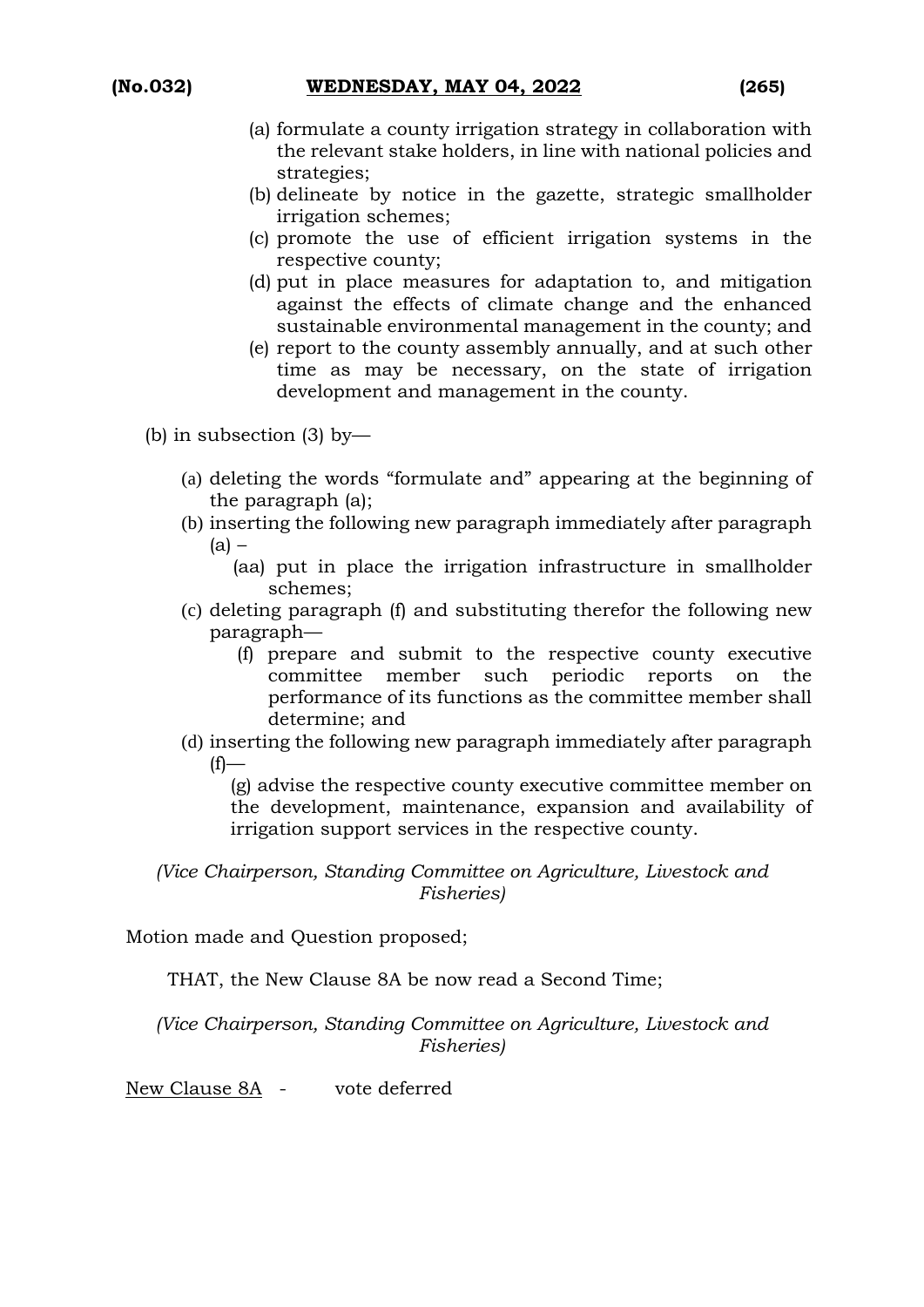Clause 2 - amendment proposed

**THAT** clause 2 of the Bill be amended by inserting the following new definition immediately after the definition of the term "commercial irrigation farmer" —

"county executive committee member" means the county executive committee member responsible for matters relating to irrigation.

*(Vice Chairperson, Standing Committee on Agriculture, Livestock and Fisheries)*

Clause 2 - vote deferred

The Title and Clause 1

THAT, the Title and Clauses 1 be part of the Bill.

*(The Senate Majority Leader)*

The Title and Clause 1 - vote deferred

## **Progress report;**

Motion made;

THAT, the Committee of the Whole do report to the House its consideration of the Irrigation (Amendment) Bill (National Assembly Bills No. 12 Of 2021) and seek leave to sit again tomorrow.

*(The Senate Majority Leader)*

Before the Question was put and pursuant to Standing Order 79, the Acting Chairperson (Sen. Judith Pareno, MP) ruled that the Question did not affect counties;

Question put and agreed to.

24. **HOUSE RESUMED** – Temporary Speaker (Sen. Judith Pareno, MP) – in the Chair

## 25. **THE IRRIGATION (AMENDMENT) BILL (NATIONAL ASSEMBLY BILLS NO. 12 OF 2021)**

#### **Progress reported;**

Motion made and Question Proposed;

THAT, the House do agree with the Committee in the said report.

*(The Senate Majority Leader)*